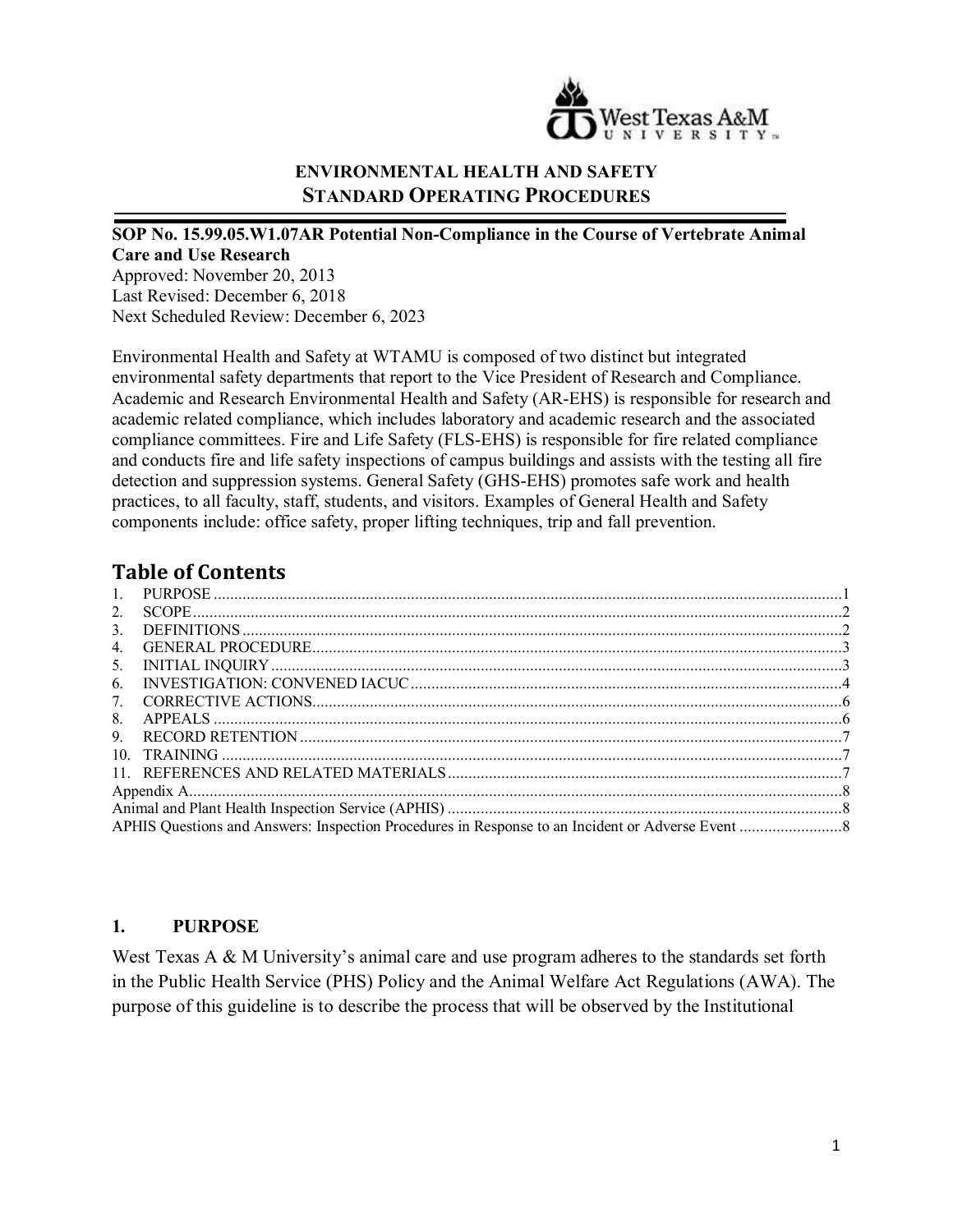Animal Care and Use Committee (IACUC) when considering matters relating to the care and use of animals.

# <span id="page-1-0"></span>**2. SCOPE**

This procedure applies to all faculty, staff and students, affiliated researchers or other affiliated individuals who are involved in vertebrate animal research being conducted under the auspices of West Texas A&M University regardless of the location of the research and regardless of the source of funding or whether the research is funded or unfunded.

# <span id="page-1-1"></span>**3. DEFINITIONS**

3.1. **Noncompliance** is a failure (intentional or unintentional) to comply with applicable federal regulations, state or local law, the requirements or determinations of the IACUC (including failure to follow approved protocol), System policies or regulations, university rules or procedures in the conduct of animal research. Noncompliance can result from action or omission. Noncompliance may be non-serious (minor) or serious, and may also be continuing (see below).

- 3.1.1. **Non-serious** or **minor noncompliance** is noncompliance that does not increase risk to animals, compromise animals' rights or welfare, or affects the integrity of the research/data or the institutional animal care program. Examples of minor noncompliance may include, but are not limited to: lapses in continuing IACUC approval, minor changes in or deviations from an approved protocol, or administrative errors.
- 3.1.2.**Serious noncompliance** is noncompliance that a reasonable investigator should have foreseen that would increase risk to animals, compromise animals' rights or welfare, or affects the integrity of the research/data or institutional animal care program. Examples of serious noncompliance may include, but are not limited to: conducting or continuing animal research without IACUC approval; failure to report or review serious adverse events, unanticipated problems, or substantive changes in research; or inappropriate oversight of the research to insure the safety of animals and the integrity of the research/data.
- 3.1.3.**Continuing noncompliance** is noncompliance (serious or non-serious) that is a pattern of repeated actions or omissions taken by an investigator that indicates a deficiency in the ability or willingness of an investigator to comply with animal protection requirements that may affect animals or the validity of the research and suggest the potential for future noncompliance without intervention. Examples of continuing noncompliance may include, but are not limited to: repeated failures to provide or review progress reports resulting in lapses of IACUC approval, inadequate oversight of ongoing research, or failure to respond to or resolve previous allegations or findings of noncompliance.

3.2. **A report of potential noncompliance** is an unconfirmed written report of noncompliance.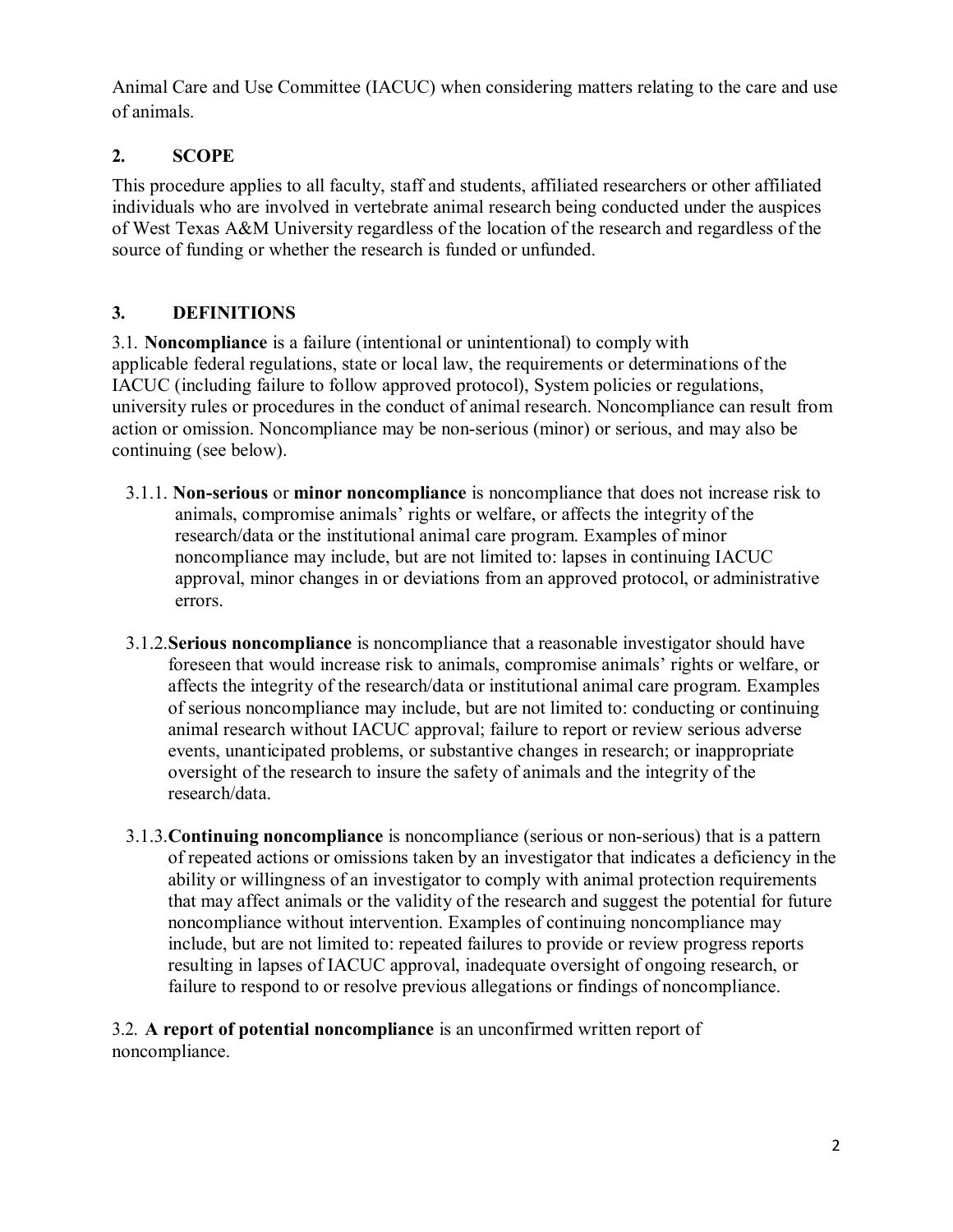3.3. Actions taken to avoid the occurrence of adverse events or unanticipated problems, if deviating from approved Protocol, must also be reported in accordance with this procedure.

## <span id="page-2-0"></span>**4. GENERAL PROCEDURE**

4.1. Anyone may report potential noncompliance involving animal research verbally or in writing to the Institutional Animal Care and Use Committee or the Research Compliance Officer. Reports of potential noncompliance should contain sufficient information to determine whether the report is sufficiently credible and specific so that potential evidence of noncompliance may be identified and acted upon. If the IACUC Chair, in consultation with the Research Compliance Officer, determines that the report of potential noncompliance is unjustified (i.e. no basis in fact) or that the complaint is a minor administrative issue that is able to be resolved by the IACUC Chair and does not represent noncompliance, no further action is taken.

4.2. The IACUC Chair will process all reports of potential non-compliance and findings of noncompliance, whether these reports arise internally (e.g., from WTAMU faculty, staff, the IACUC, or investigator self-reports) or from outside the University (e.g., research participants or regulators).

4.3. Reports of potential noncompliance will remain confidential to the extent permitted by Texas law, consistent with the need to conduct an adequate investigation.

4.4. Actions undertaken in response to a report of potential noncompliance or a finding of noncompliance will be completed in a timely manner, based on the circumstances or seriousness of the potential noncompliance.

4.5. If the report of potential noncompliance involves an Investigator of another University or research facility, the appropriate institutional official from that university will be notified either verbally or in writing by the IACUC Chair or Chief Research Officer. The communication will be documented and added to the IACUC files of the associated case.

# <span id="page-2-1"></span>**5. INITIAL INQUIRY**

5.1. The IACUC Chair will notify the IACUC Committee on all reports of potential noncompliance or findings or noncompliance – unless as exempted in section 4.1 of this document. The Research Compliance Officer – along with the IACUC Chair - will consult, as necessary, with the Office of General Counsel, on reports of potential noncompliance or findings of noncompliance.

5.1.1. Any individual with a potential conflict of interest may not participate in any investigations related to IACUC noncompliance. If the IACUC Chair has a conflict of interest and must be recused, the IACUC will assign a chair from the current IACUC committee membership.

5.2. The Investigator(s), as applicable, shall be informed of a report of potential noncompliance and/or contacted for a response during the initial inquiry, unless the available information and the nature of the potential noncompliance dictate otherwise.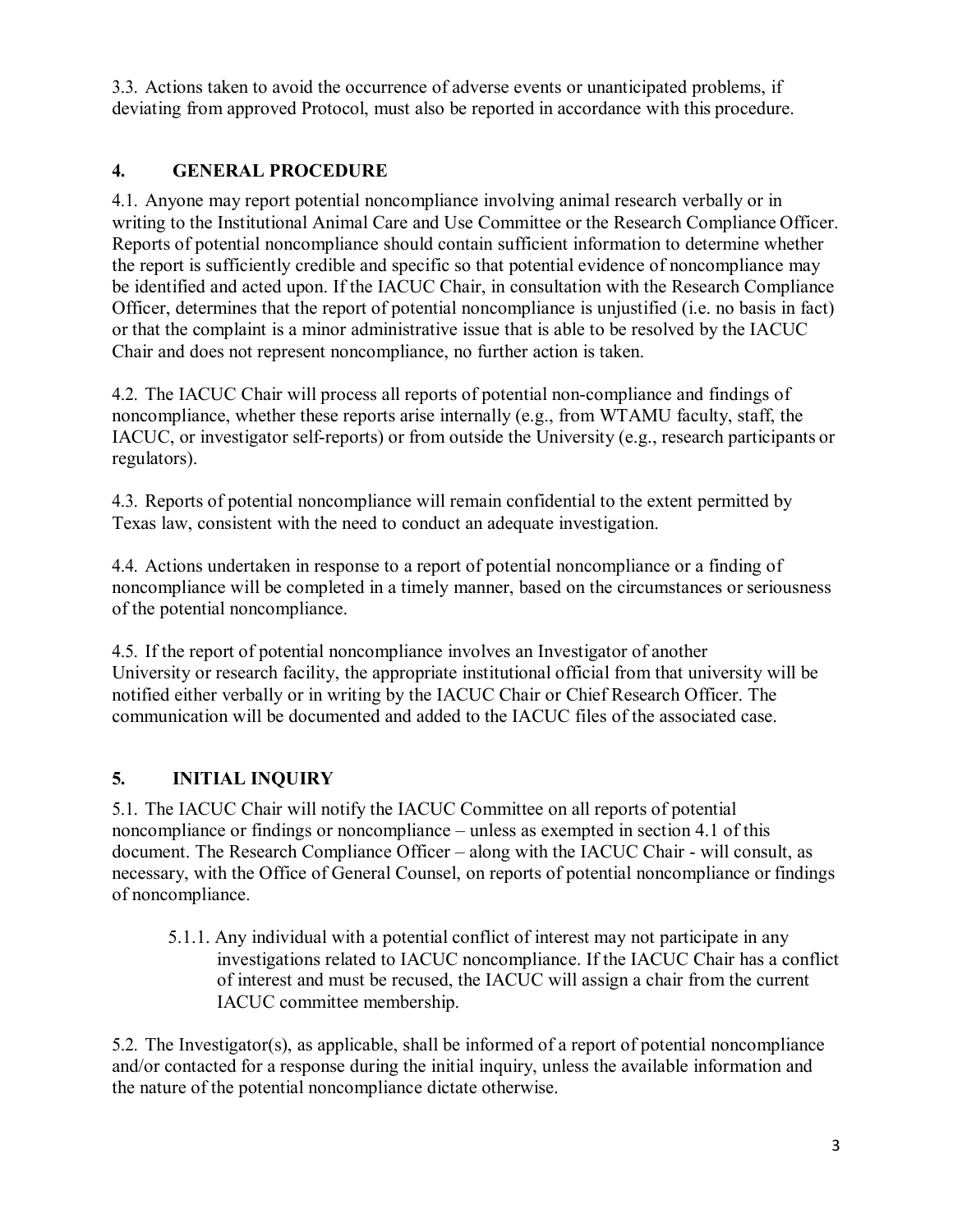5.3. In the initial inquiry, the IACUC Chair will gather information related to the report of potential noncompliance and forward the information to the IACUC for review and determination.

5.4. Possible outcomes of the initial inquiry include:

- 5.4.1. Dismissal of the allegation
- 5.4.2. Referral to other appropriate University process
- 5.4.3. No further action required
- 5.4.4. Corrective action(s) required (i.e., for minor violations)
- 5.4.5. Review by convened IACUC

5.5. When further investigation or convened IACUC review is not warranted, the Investigator(s) and Research Compliance Officer will be notified in writing within 14 business days by the IACUC Chair of the outcome of the initial inquiry - and within 30 business daysto PHS or APHIS (as applicable for regulated research), any other sponsoring federal department or agency, and others (e.g., Office of Sponsored Research, Environmental Health and Safety) as necessary. The determination will be documented in a report reviewed and approved by the IACUC.

5.5.1. University Administration, including the Investigator(s)' Dean, and/or the Department Head (or equivalent) may also be informed of the outcome of the inquiry, at the discretion of the IACUC Chair or Research Compliance Officer.

5.6. Initial inquiries should be completed within 30 business days of receipt of the report of potential noncompliance or the finding of noncompliance, depending on the nature of the potential noncompliance.

## <span id="page-3-0"></span>**6. INVESTIGATION: CONVENED IACUC**

6.1. Unless the initial inquiry has resolved the noncompliance question, reports of potential noncompliance are forwarded to a convened IACUC for review and action.

6.1.1. Any individual with a potential conflict of interest may not participate in the investigation. If the IACUC Chair has a conflict of interest and must be recused, the IACUC committee will assign a chair from the current IACUC committee membership.

6.1.2. At least one IACUC member should possess related expertise appropriate for review of the report of potential noncompliance; additional IACUC members or external consultants may also be included as determined necessary by the IACUC Chair.

6.1.3. The IACUC committee will be assisted by the Research Compliance Officer and, as necessary, advised by TAMU System Office of General Counsel.

6.1.4. The IACUC committee will meet as necessary to ensure timely review of the reports of potential noncompliance.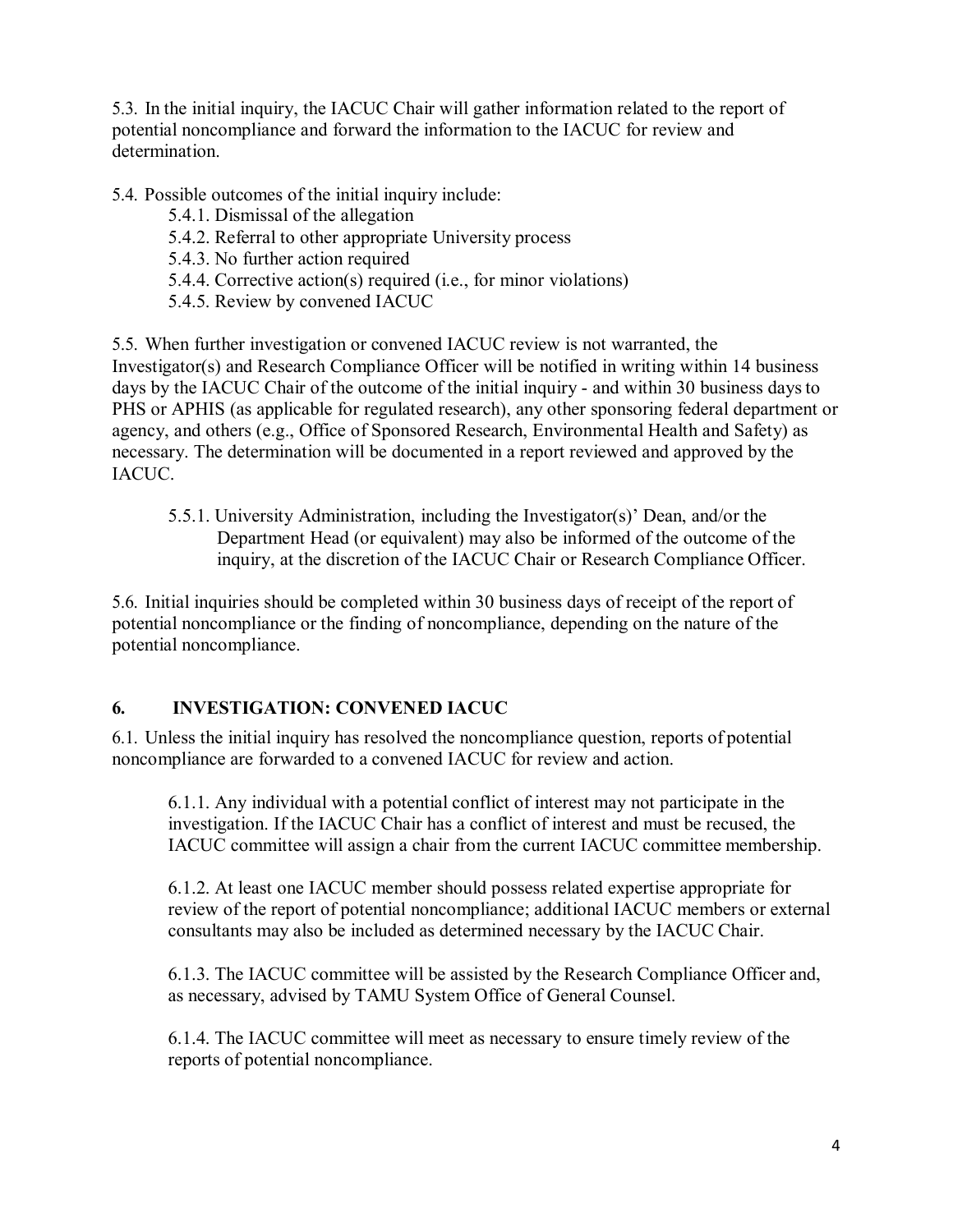6.1.5. The IACUC Chair will lead and/or facilitate the discussion. All available materials collected and/or associated with the noncompliance investigation will be distributed to all scheduled attendees in advance of the meeting.

6.1.6. The Investigator(s) may respond in person to the IACUC at the convened meeting during which the noncompliance review will take place. The IACUC Chair will be responsible for providing the Investigator(s) with reasonable notice of the meeting including notice that the Investigator(s) may address the IACUC about the matter under review at the meeting.

6.1.7. A personal advisor or legal counsel may accompany the Investigator(s), but the advisor or legal counsel may not participate in the discussion.

6.1.8. The IACUC will make final determinations in closed session by majority vote of a quorum of the members at the convened meeting.

### 6.1.9. The convened IACUC should, as appropriate:

- 6.1.9.1. Clearly describe the noncompliance, if any
- 6.1.9.2. Determine whether the noncompliance is serious and/or continuing
- 6.1.9.3. Consider the cause of the noncompliance
- 6.1.9.4. Assess the adequacy of corrective actions for future compliance
- 6.1.9.5. Consider the allow ability of data use
- 6.1.9.6. Determine if any harm to animals has occurred

6.2. The Investigator(s) and Research Compliance Officer - and within 30 business days to PHS or APHIS (as applicable for regulated research), any other sponsoring federal department or agency, and others (e.g., Office of Sponsored Research, Environmental Health and Safety) as necessary - will be informed in writing of the outcome and report (described below) of potential noncompliance and investigation by IACUC Chair.

6.3. The Investigator(s), other members of the research staff, and/or others may be interviewed and/or an audit completed of the Investigator(s)' research conducted during the investigation, as necessary. The IACUC committee will consider materials and recommendations from the initial inquiry, the Investigator' response, and other information relevant to the investigation (e.g., interviews, audit reports, literature searches, etc.).

6.4. A summary report that includes the report of potential noncompliance, information considered by the IACUC committee, and its conclusions will be prepared by the IACUC Chair.

6.5. Possible outcomes of the investigation include:

- 6.5.1. Dismissal of the report of potential noncompliance.
- 6.5.2. Referral to other appropriate University process
- 6.5.3. No further action required
- 6.5.4. Corrective action(s) required

6.6. The Investigator(s) will be given an opportunity to respond to the IACUC Committee's findings in writing within 14 business days of receipt of the report.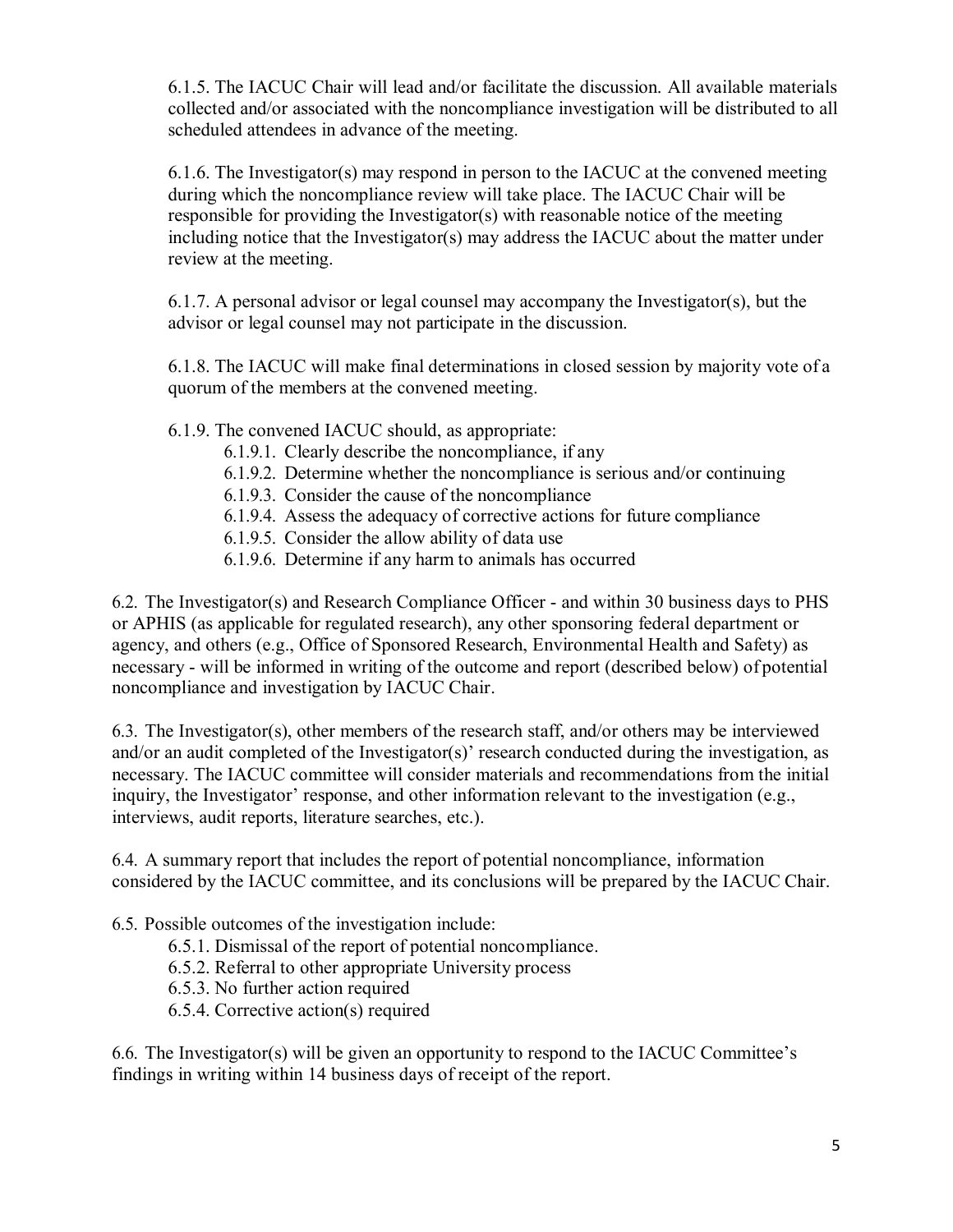6.7. University Administrators', including but not limited to the Investigator(s)' Dean, and/orthe Department Head (or equivalent) may also be informed, at the discretion of the Chair of the IACUC and Research Compliance Officer.

6.8. Investigations should be completed as expedited as possible, depending on the nature ofthe potential noncompliance and the complexity of the investigation.

# <span id="page-5-0"></span>**7. CORRECTIVE ACTIONS**

7.1. Corrective action(s) will be based on the nature of the noncompliance, degree to which animals were placed at risk, occurrence of previous noncompliance, etc. The range of possible corrective actions that the IACUC Chair and IACUC committee may consider includes, but is not limited to:

- 7.1.1. Modification(s) of the research
- 7.1.2. Monitoring of the research (including audits)
- 7.1.3. Education or mentoring for the Investigator(s)
- 7.1.4. Additional reporting (e.g., more frequent continuing review)
- 7.1.5. Additional resources to support the investigator's research activities
- 7.1.6. Limitations (e.g., restriction to co-investigator status) on research activities or use of research data
- 7.1.7. Suspension of IACUC approval for one or more of the Investigator(s)'studies
- 7.1.8. Termination of IACUC approval for one or more of the Investigator(s)'studies.
- 7.1.9. Notification of the Investigator(s) department and college administration. College or departments may seek corrective actions appropriate to TAMUS policies and University procedures.

7.2. If the Investigator(s) do not comply with the required corrective action(s) within the time specified in the corrective action plan, additional action may be required, including reporting of the lack of compliance to the appropriate university supervisor for further action in accordance with the WTAMU faculty handbook and/or TAMUS policies and University procedures for personnel responsibilities and obligations.

# <span id="page-5-1"></span>**8. APPEALS**

8.1. The convened IACUC will review an Investigator's request for reconsideration or appeal of a determination of noncompliance and/or corrective actions as warranted by the presentation of new information or unusual circumstances.

8.2. All investigator petitions must be made within 30 business days of his/her receipt of notification of the IACUC's findings.

8.3. The IACUC will review an Investigator's request or appeal within 30 business days, and the Investigator will be notified in writing of the IACUC's decision within 14 business days of the review.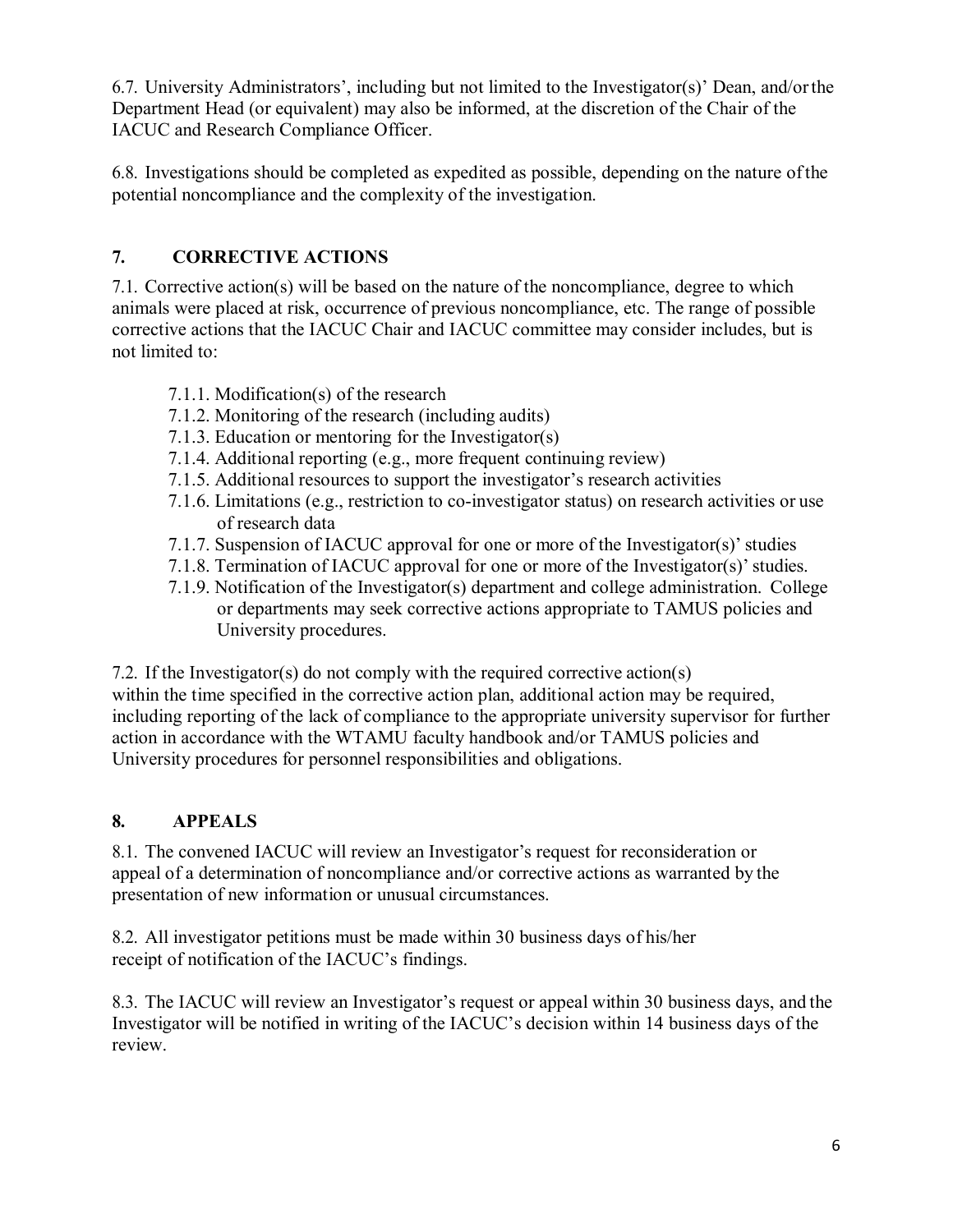## <span id="page-6-0"></span>**9. RECORD RETENTION**

No official state records may be destroyed without permission from the Texas State Library as outlined in [Texas Government Code, Section 441.187](http://www.statutes.legis.state.tx.us/?link=GV) and [13 Texas Administrative Code, Title](http://info.sos.state.tx.us/pls/pub/readtac%24ext.TacPage?sl=R&app=9&p_dir&p_rloc&p_tloc&p_ploc&pg=1&p_tac&ti=13&pt=1&ch=6&rl=7U) [13, Part 1, Chapter 6, Subchapter A, Rule 6.7.](http://info.sos.state.tx.us/pls/pub/readtac%24ext.TacPage?sl=R&app=9&p_dir&p_rloc&p_tloc&p_ploc&pg=1&p_tac&ti=13&pt=1&ch=6&rl=7U) The Texas State Library certifies Agency retention schedules as a means of granting permission to destroy official state records.

West Texas A & M University Records Retention Schedule is certified by the Texas State Library and Archives Commission. West Texas A & M University Environmental Health and Safety will follow [Texas A & M University Records Retention Schedule](http://www.wtamu.edu/webres/File/Risk%20Management/System-Records-Retention-Schedule-Dec2012.pdf) as stated in the Standard Operating Procedure [61.99.01.W0.01 Records Management.](http://www.wtamu.edu/webres/File/Risk%20Management/61.99.01.W0.01_PROCEDURE_Records%20Management_FINAL%20SIGNED.pdf) All official state records (paper, microform, electronic, or any other media) must be retained for the minimum period designated.

## <span id="page-6-1"></span>**10. TRAINING**

West Texas A & M University Environmental Health and Safety will follow the Texas A  $\&$  M University System Policy [33.05.02 Required Employee Training.](http://policies.tamus.edu/33-05-02.pdf) Staff and faculty whose required training is delinquent more than 90 days will have their access to the Internet terminated until all trainings are completed. Only Blackboard and Single Sign-on will be accessible. Internet access will be restored once training has been completed. Student workers whose required training is delinquent more than 90 days will need to be terminated by their manager through Student Employment.

## <span id="page-6-2"></span>**11. REFERENCES AND RELATED MATERIALS**

Code of Federal Regulations: Title 9: Part 4 Rules of Practice governing proceedings under the Animal Welfare Act (AWA) Code of Federal Regulations: Title 9: Part 11 Horse Protection Regulations Code of Federal Regulations: Title 9: Part 12 Rules of Practice governing proceedings under the Horse Protection Act Public Health and Human Services: Subpart 370.4 – Acquisitions Involving the Use of Laboratory Animals American Veterinary Medical Association (AVMA) Guidelines for the Euthanasia of Animals

# **Related Statutes, Policies, or Requirements**

# **Contact Office**

WTAMU Environmental Health and Safety (806) 651-2270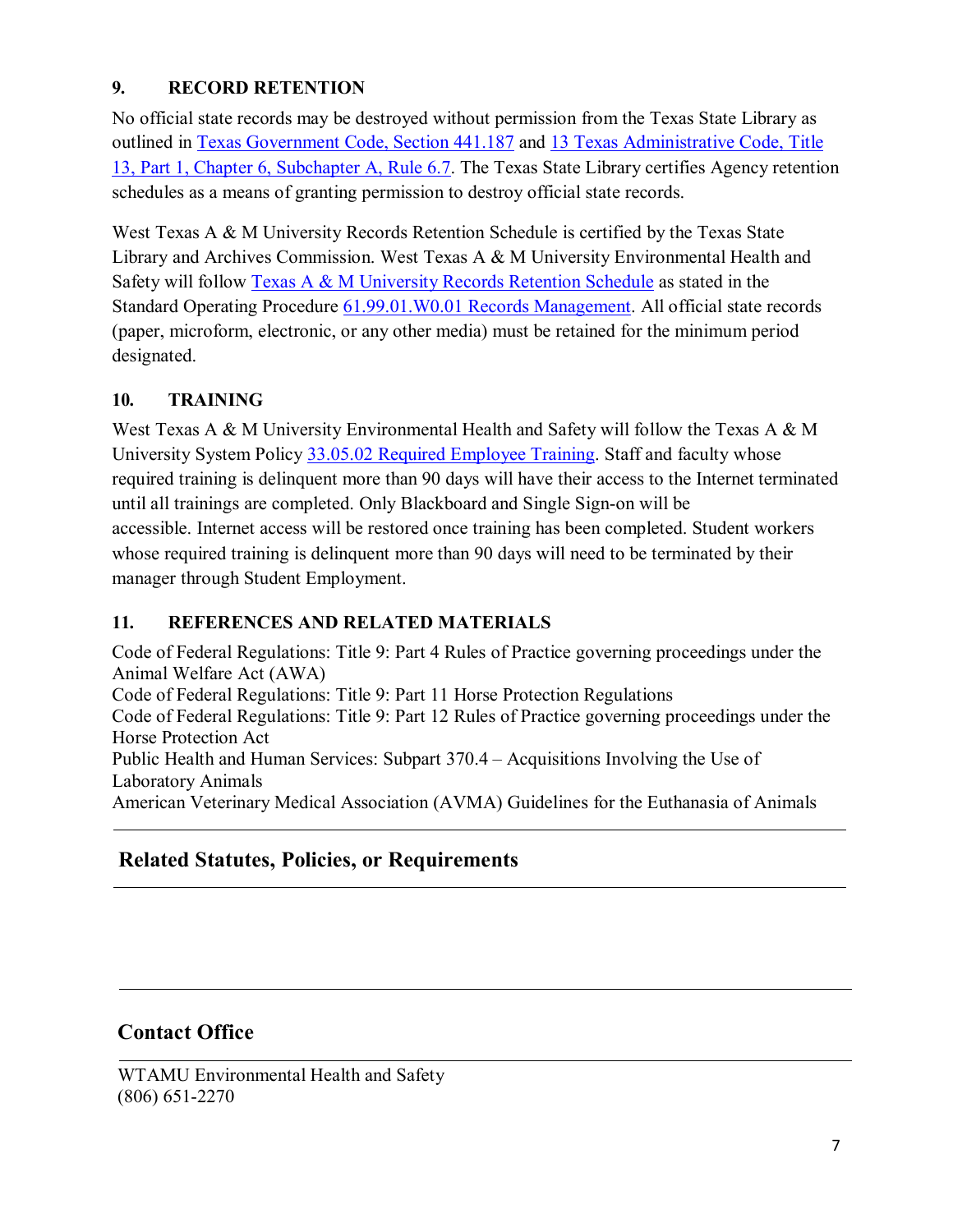### <span id="page-7-2"></span><span id="page-7-1"></span><span id="page-7-0"></span>**Appendix A**

## **Animal and Plant Health Inspection Service (APHIS)**

### **APHIS Questions and Answers: Inspection Procedures in Response to an Incident or Adverse Event**

#### **Date: May 2012**

### **Q. What is an incident or adverse event?**

**A.** Incidents and adverse events at facilities regulated under the Animal Welfare Act (AWA) include but are not limited to: floods, fires, or other facility disasters; animal mishandling or escapes; attacks and fighting between animals as a result of incompatibility; human injury as a result of an animal attack; failures in HVAC systems, automatic feeders, or watering systems; and injury or death related to cage washers, environmental enrichment devices, and squeeze or guillotine mechanisms.

### **Q. Should incidents and adverse events be reported to Animal Care by the licensee/registrant? A.**

There is no regulatory requirement that licensees or registrants report incidents or adverse events to Animal Care (a division of the U.S. Department of Agriculture [USDA], Animal and Plant Health Inspection Service [APHIS]), with the exception of an event that results in the suspension of a protocol at a research facility. Licensees and registrants may choose to report incidents or adverse events in order to advise Animal Care of the situation, provide documentation of their corrective actions, and demonstrate their good faith intention to comply with the AWA and regulations.

### **Q. Will incidents and adverse events be cited as noncompliance items (NCIs) on an Animal Care inspection report?**

**A.** These types of events will not be cited as NCIs if (1) the licensee/registrant found the problem in a timely manner, (2) the incident or adverse event was not reasonably foreseeable, (3) the licensee/registrant took timely and appropriate corrective action to prevent a recurrence, (4) there is not an ongoing pattern of violations at the facility, and (5) there were no serious animal welfare impacts as a result of the event. However, if there were serious animal welfare impacts, the problem was not identified and/or corrected in a timely manner, the incident was reasonably foreseeable, or there is an ongoing pattern of violations, Animal Care will cite the event as an NCI.

### **Q. Will incidents and adverse events that are cited get a correction date?**

**A.** An NCI that resulted in serious animal welfare impacts will be assigned a correction date. If applicable, the inspector may document on the inspection report that the NCI was corrected during the inspection. If the citation is a repeat of a previous citation, the NCI will be listed as a Repeat NCI on the report, and no correction date will be given.

### **Q. Will Animal Care inspections in response to incidents or adverse events be announced?**

**A.** Routinely, Animal Care conducts unannounced inspections to determine if facilities are in compliance with the AWA regulations and standards. In an effort to ensure that a facility has appropriate personnel and documentation available, Animal Care may conduct an announced visit to evaluate an incident or adverse event. These post-incident visits do not, however, take the place of regular, unannounced compliance inspections.

### **Additional Information**

For more information about the AWA and its regulations and standards, visit the APHIS Animal Care Web site at [www.aphis.usda.gov/animal\\_welfare.](http://www.aphis.usda.gov/animal_welfare) You can also contact the program's headquarters office at:

Animal Care, APHIS-USDA 4700 River Road, Unit 84 Riverdale, MD 20737-1234